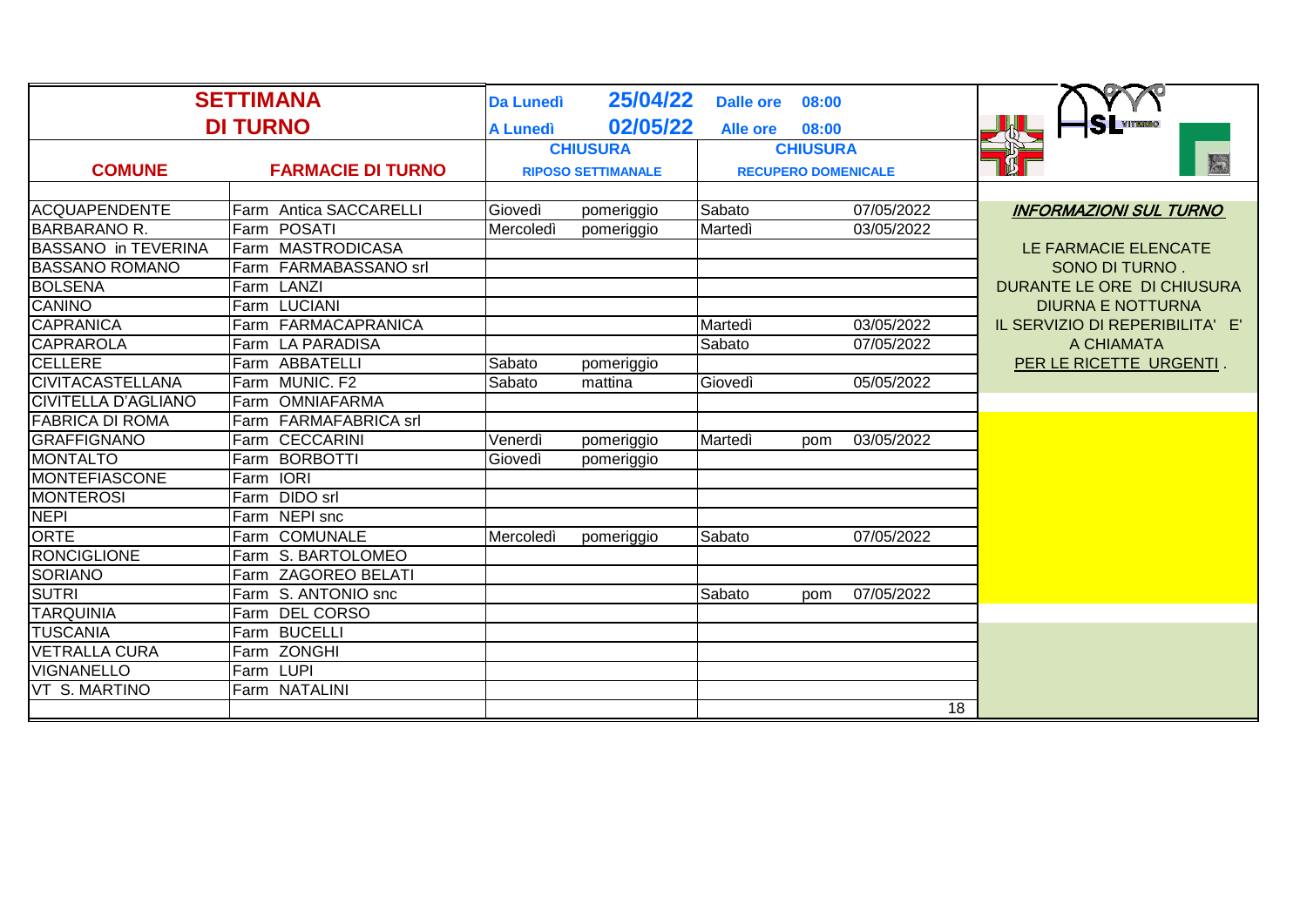| <b>SETTIMANA</b>        |                          | <b>Da Lunedì</b>          | 02/05/22   | <b>Dalle ore</b>           | 08:00 |                 |                                 |
|-------------------------|--------------------------|---------------------------|------------|----------------------------|-------|-----------------|---------------------------------|
| <b>DI TURNO</b>         |                          | <b>A Lunedi</b>           | 09/05/22   | <b>Alle ore</b>            | 08:00 |                 |                                 |
|                         |                          | <b>CHIUSURA</b>           |            | <b>CHIUSURA</b>            |       |                 | <b>S</b> VITERBO                |
| <b>COMUNE</b>           | <b>FARMACIE DI TURNO</b> | <b>RIPOSO SETTIMANALE</b> |            | <b>RECUPERO DOMENICALE</b> |       |                 | ES                              |
|                         |                          |                           |            |                            |       |                 |                                 |
| <b>ACQUAPENDENTE</b>    | Farm CATOCCI             |                           |            |                            |       |                 | <b>INFORMAZIONI SUL TURNO</b>   |
| <b>BASSANO ROMANO</b>   | Farm BASSANO sas         |                           |            |                            |       |                 |                                 |
| <b>BLERA</b>            | Farm PALOMBI             | Sabato                    | pomeriggio | Martedì                    | mat   | 10/05/2022      | LE FARMACIE ELENCATE            |
| <b>BOMARZO</b>          | Farm FRANCESCHINI        | Giovedì                   | mattina    | Sabato                     |       | 14/05/2022      | SONO DI TURNO.                  |
| <b>CANINO</b>           | Farm ETRURIA snc         |                           |            |                            |       |                 | DURANTE LE ORE DI CHIUSURA      |
| <b>CAPRANICA</b>        | Farm MORERA              | Sabato                    | pomeriggio | Giovedì                    |       | 12/05/2022      | <b>DIURNA E NOTTURNA</b>        |
| <b>CAPRAROLA</b>        | Farm LANDI MASCAGNA      |                           |            | Sabato                     |       | 14/05/2022      | IL SERVIZIO DI REPERIBILITA' E' |
| <b>CASTEL S. ELIA</b>   | Farm RUPES               |                           |            |                            |       |                 | A CHIAMATA                      |
| <b>CASTIGLIONE TEV.</b> | Farm VEZZOSI             |                           |            |                            |       |                 | PER LE RICETTE URGENTI.         |
| <b>CIVITACASTELLANA</b> | Farm MUNIC. F1           | Sabato                    | pomeriggio |                            |       |                 |                                 |
| <b>FABRICA DI ROMA</b>  | Farm LIBERATI srl        |                           |            |                            |       |                 |                                 |
| <b>GRAFFIGNANO</b>      | Farm CIUCCI              | Lunedì                    | pomeriggio | Mercoledì                  |       | 11/05/2022      |                                 |
| <b>MONTALTO</b>         | Farm MAZZONI             |                           |            |                            |       |                 |                                 |
| <b>MONTEFIASCONE</b>    | Farm ZEPPONAMI           | Sabato                    | pomeriggio |                            |       |                 |                                 |
| <b>NEPI</b>             | Farm PHARMANEPI          |                           |            |                            |       |                 |                                 |
| <b>ONANO</b>            | Farm COZZOLINO           | Mercoledì                 | pomeriggio | Sabato                     |       | 14/05/2022      |                                 |
| <b>ORTE SCALO</b>       | Farm BARBAGLI            |                           |            |                            |       |                 |                                 |
| <b>RONCIGLIONE</b>      | Farm CENTRALE            |                           |            |                            |       |                 |                                 |
| <b>SORIANO</b>          | Farm CIMINO snc          |                           |            |                            |       |                 |                                 |
| <b>SUTRI</b>            | Farm MARINI              |                           |            |                            |       |                 |                                 |
| <b>TARQUINIA</b>        | Farm MUNIC. F1           |                           |            |                            |       |                 |                                 |
| <b>TESSENNANO</b>       | Farm BRUNI               | Sabato                    | pomeriggio | Lunedì                     |       | 09/05/2022      |                                 |
| <b>TUSCANIA</b>         | Farm VENTURA             |                           |            |                            |       |                 |                                 |
| <b>VALENTANO</b>        | Farm BIGIOTTI            | Sabato                    | pomeriggio |                            |       |                 |                                 |
| VETRALLA                | Farm VETRALLA snc        |                           |            |                            |       |                 |                                 |
|                         |                          |                           |            |                            |       |                 |                                 |
|                         |                          |                           |            |                            |       | $\overline{19}$ |                                 |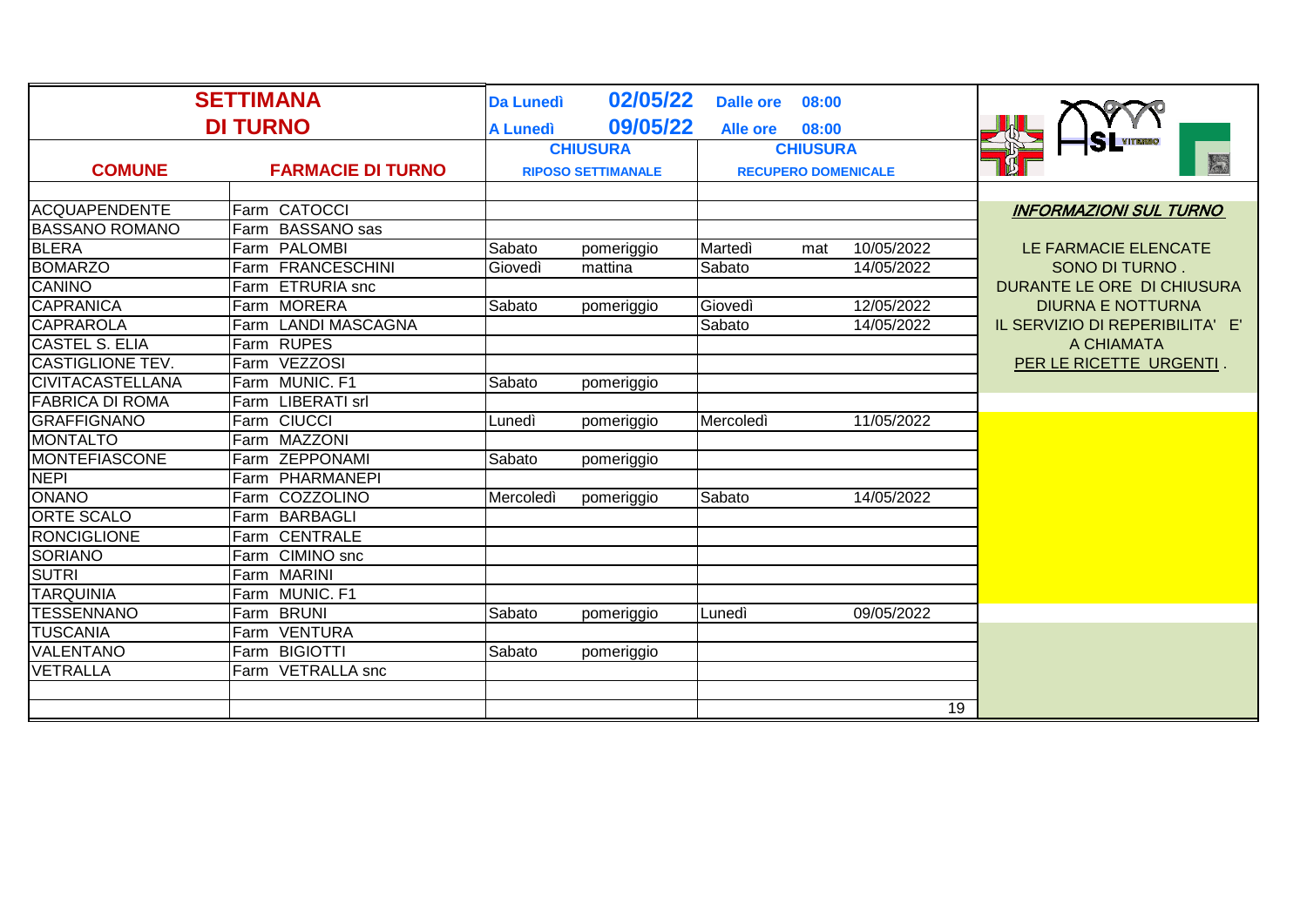| <b>SETTIMANA</b>          |                              | <b>Da Lunedì</b> | 09/05/22                  | <b>Dalle ore</b>           | 08:00             |                                 |
|---------------------------|------------------------------|------------------|---------------------------|----------------------------|-------------------|---------------------------------|
| <b>DI TURNO</b>           |                              | <b>A Lunedì</b>  | 16/05/22                  | <b>Alle ore</b>            | 08:00             |                                 |
|                           |                              | <b>CHIUSURA</b>  |                           |                            | <b>CHIUSURA</b>   |                                 |
| <b>COMUNE</b>             | <b>FARMACIE DI TURNO</b>     |                  | <b>RIPOSO SETTIMANALE</b> | <b>RECUPERO DOMENICALE</b> |                   | ES                              |
|                           |                              |                  |                           |                            |                   |                                 |
| <b>ACQUAPENDENTE</b>      | Farm Antica SACCARELLI       | Giovedì          | pomeriggio                | Sabato                     | 21/05/2022        | <b>INFORMAZIONI SUL TURNO</b>   |
| <b>BASSANO ROMANO</b>     | Farm FARMABASSANO srl        |                  |                           |                            |                   |                                 |
| <b>CALCATA</b>            | Farm BASSANELLI              | Sabato           | pomeriggio                | Sabato                     | 21/05/2022        | LE FARMACIE ELENCATE            |
| CANINO                    | Farm LUCIANI                 |                  |                           |                            |                   | SONO DI TURNO.                  |
| <b>CAPODIMONTE</b>        | Farm MARENGHI                |                  |                           |                            |                   | DURANTE LE ORE DI CHIUSURA      |
| <b>CAPRANICA</b>          | Farm FARMACAPRANICA          |                  |                           | Martedì                    | 17/05/2022        | <b>DIURNA E NOTTURNA</b>        |
| <b>CAPRAROLA</b>          | Farm LA PARADISA             |                  |                           | Sabato                     | 21/05/2022        | IL SERVIZIO DI REPERIBILITA' E' |
| <b>CARBOGNANO</b>         | Farm CASSINI                 | Sabato           | pomeriggio                |                            |                   | A CHIAMATA                      |
| <b>CIVITACASTELLANA</b>   | Farm FILIZZOLA               | Sabato           | pomeriggio                | Giovedì                    | 19/05/2022        | PER LE RICETTE URGENTI.         |
| <b>FABRICA DI ROMA</b>    | Farm FALERI sas              |                  |                           |                            |                   |                                 |
| <b>GRADOLI</b>            | Farm D'ERME                  | Sabato           | pomeriggio                |                            |                   |                                 |
| <b>GRAFFIGNANO</b>        | <b>CECCARINI</b><br>Farm     | Venerdì          | pomeriggio                | Martedì                    | 17/05/2022<br>pom |                                 |
| <b>MONTALTO</b>           | Farm COMUNALE                | Martedì          | pomeriggio                |                            |                   |                                 |
| <b>MONTEFIASCONE</b>      | Farm BRAGUTI                 |                  |                           |                            |                   |                                 |
| <b>NEPI</b>               | Farm NEPI snc                |                  |                           |                            |                   |                                 |
| <b>ORIOLO ROMANO</b>      | <b>ORIOLO ROMANO</b><br>Farm |                  |                           |                            |                   |                                 |
| <b>ORTE</b>               | Farm COMUNALE                | Mercoledì        | pomeriggio                | Sabato                     | 21/05/2022        |                                 |
| <b>RONCIGLIONE</b>        | Farm S. BARTOLOMEO           |                  |                           |                            |                   |                                 |
| <b>SORIANO</b>            | Farm MUSCOLINO               |                  |                           |                            |                   |                                 |
| <b>SUTRI</b>              | Farm S. ANTONIO snc          |                  |                           | Sabato                     | 21/05/2022<br>pom |                                 |
| <b>TARQUINIA LIDO</b>     | Farm GRECO snc               |                  |                           |                            |                   |                                 |
| <b>TUSCANIA</b>           | Farm PERINELLI sas           |                  |                           |                            |                   |                                 |
| <b>VASANELLO</b>          | Farm SAN LANNO sas           |                  |                           |                            |                   |                                 |
| <b>VETRALLA TRE CROCI</b> | <b>TRE CROCI</b><br>Farm     |                  |                           |                            |                   |                                 |
| VT BAGNAIA                | Farm BLASI                   | Mercoledì        | pomeriggio                | Martedì                    | 17/05/2022        |                                 |
|                           |                              |                  |                           |                            |                   |                                 |
|                           |                              |                  |                           |                            | 20                |                                 |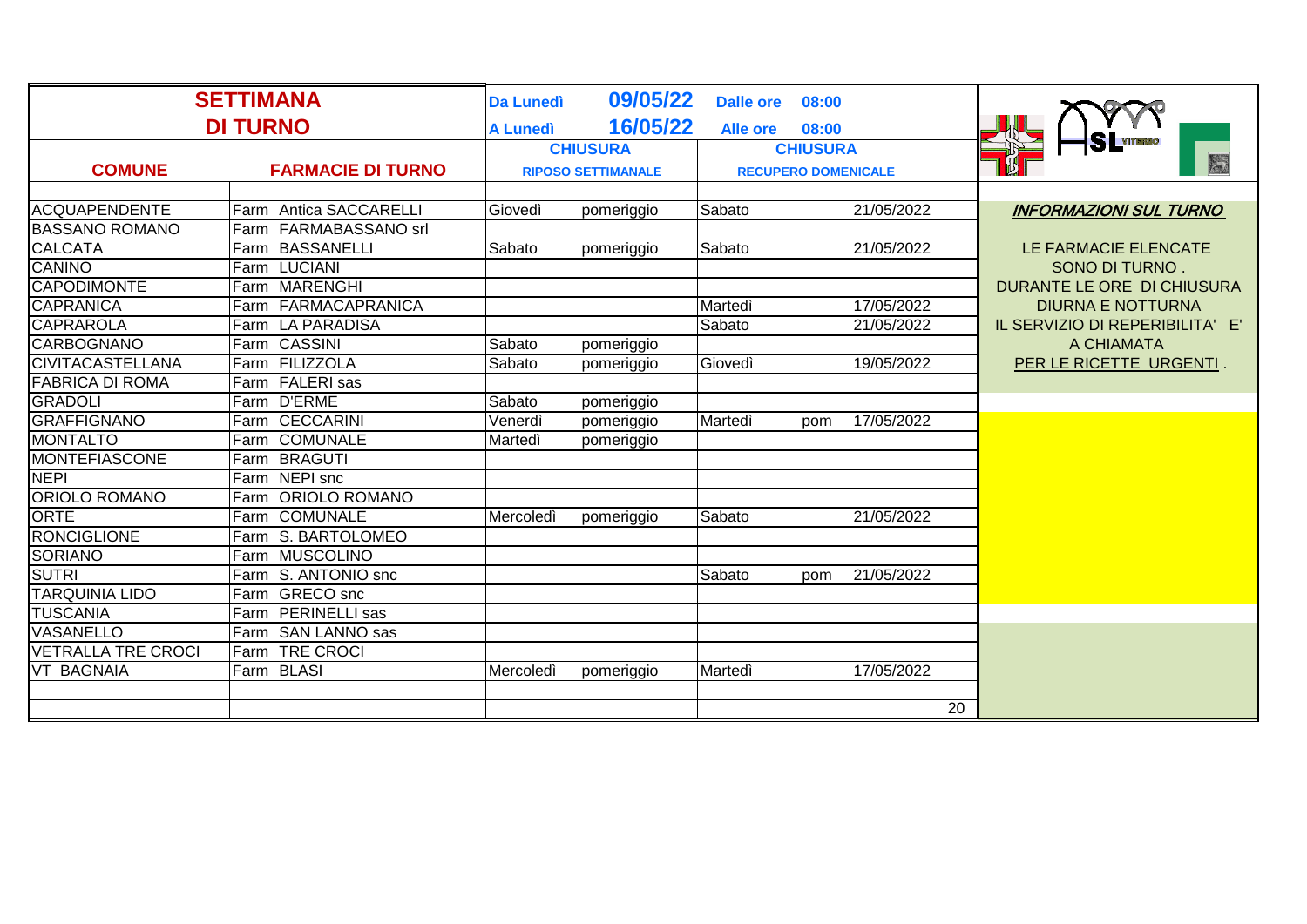| <b>SETTIMANA</b>        |                               | <b>Da Lunedì</b>                                        | 16/05/22   |                 |                 |                                 |
|-------------------------|-------------------------------|---------------------------------------------------------|------------|-----------------|-----------------|---------------------------------|
| <b>DI TURNO</b>         |                               | <b>A Lunedì</b>                                         | 23/05/22   | <b>Alle ore</b> | 08:00           |                                 |
|                         |                               | <b>CHIUSURA</b>                                         |            | <b>CHIUSURA</b> |                 |                                 |
| <b>COMUNE</b>           | <b>FARMACIE DI TURNO</b>      | <b>RIPOSO SETTIMANALE</b><br><b>RECUPERO DOMENICALE</b> |            |                 |                 |                                 |
|                         |                               |                                                         |            |                 |                 |                                 |
| <b>ACQUAPENDENTE</b>    | Farm CATOCCI                  |                                                         |            |                 |                 | <b>INFORMAZIONI SUL TURNO</b>   |
| <b>BASSANO ROMANO</b>   | Farm BASSANO sas              |                                                         |            |                 |                 |                                 |
| <b>CANEPINA</b>         | Farm SONNO                    | Sabato                                                  | pomeriggio | Sabato          | 28/05/2022      | LE FARMACIE ELENCATE            |
| <b>CANINO</b>           | Farm ETRURIA snc              |                                                         |            |                 |                 | SONO DI TURNO.                  |
| <b>CAPRANICA</b>        | Farm MORERA                   | Sabato                                                  | pomeriggio | Giovedì         | 26/05/2022      | DURANTE LE ORE DI CHIUSURA      |
| <b>CAPRAROLA</b>        | Farm LANDI MASCAGNA           |                                                         |            | Sabato          | 28/05/2022      | <b>DIURNA E NOTTURNA</b>        |
| <b>CELLENO</b>          | Farm TESI                     | Giovedì                                                 | pomeriggio |                 |                 | IL SERVIZIO DI REPERIBILITA' E' |
| <b>CIVITACASTELLANA</b> | MUNIC, F <sub>2</sub><br>Farm | Sabato                                                  | mattina    | Giovedì         | 26/05/2022      | A CHIAMATA                      |
| <b>FABRICA DI ROMA</b>  | Farm FARMAFABRICA srl         |                                                         |            |                 |                 | PER LE RICETTE URGENTI.         |
| <b>FALERIA</b>          | Farm LUPO                     |                                                         |            |                 |                 |                                 |
| <b>GRAFFIGNANO</b>      | Farm CIUCCI                   | Lunedì                                                  | pomeriggio | Mercoledì       | 25/05/2022      |                                 |
| <b>MONTALTO</b>         | <b>BORBOTTI</b><br>Farm       | Giovedì                                                 | pomeriggio |                 |                 |                                 |
| <b>MONTE ROMANO</b>     | Farm MINELLI                  | Giovedì                                                 | pomeriggio | Venerdì         | 27/05/2022      |                                 |
| <b>MONTEFIASCONE</b>    | Farm BIANCHI snc              |                                                         |            |                 |                 |                                 |
| <b>NEPI</b>             | PHARMANEPI<br>Farm            |                                                         |            |                 |                 |                                 |
| <b>ORTE SCALO</b>       | <b>BARBAGLI</b><br>Farm       |                                                         |            |                 |                 |                                 |
| <b>PIANSANO</b>         | Farm BIANCHI                  | Sabato                                                  | pomeriggio |                 |                 |                                 |
| <b>RONCIGLIONE</b>      | Farm CENTRALE                 |                                                         |            |                 |                 |                                 |
| S. LORENZO              | <b>MENICHELLI</b><br>Farm     |                                                         |            |                 |                 |                                 |
| <b>SORIANO</b>          | <b>ZAGOREO BELATI</b><br>Farm |                                                         |            |                 |                 |                                 |
| <b>SUTRI</b>            | Farm MARINI                   |                                                         |            |                 |                 |                                 |
| <b>TARQUINIA</b>        | Farm DEL CORSO                |                                                         |            |                 |                 |                                 |
| <b>TUSCANIA</b>         | Farm BUCELLI                  |                                                         |            |                 |                 |                                 |
| <b>VEJANO</b>           | Farm MODICA snc               | Venerdì                                                 | pomeriggio | Martedì         | 24/05/2022      |                                 |
| VETRALLA                | Farm TRE B. snc               |                                                         |            |                 |                 |                                 |
|                         |                               |                                                         |            |                 |                 |                                 |
|                         |                               |                                                         |            |                 | $\overline{21}$ |                                 |